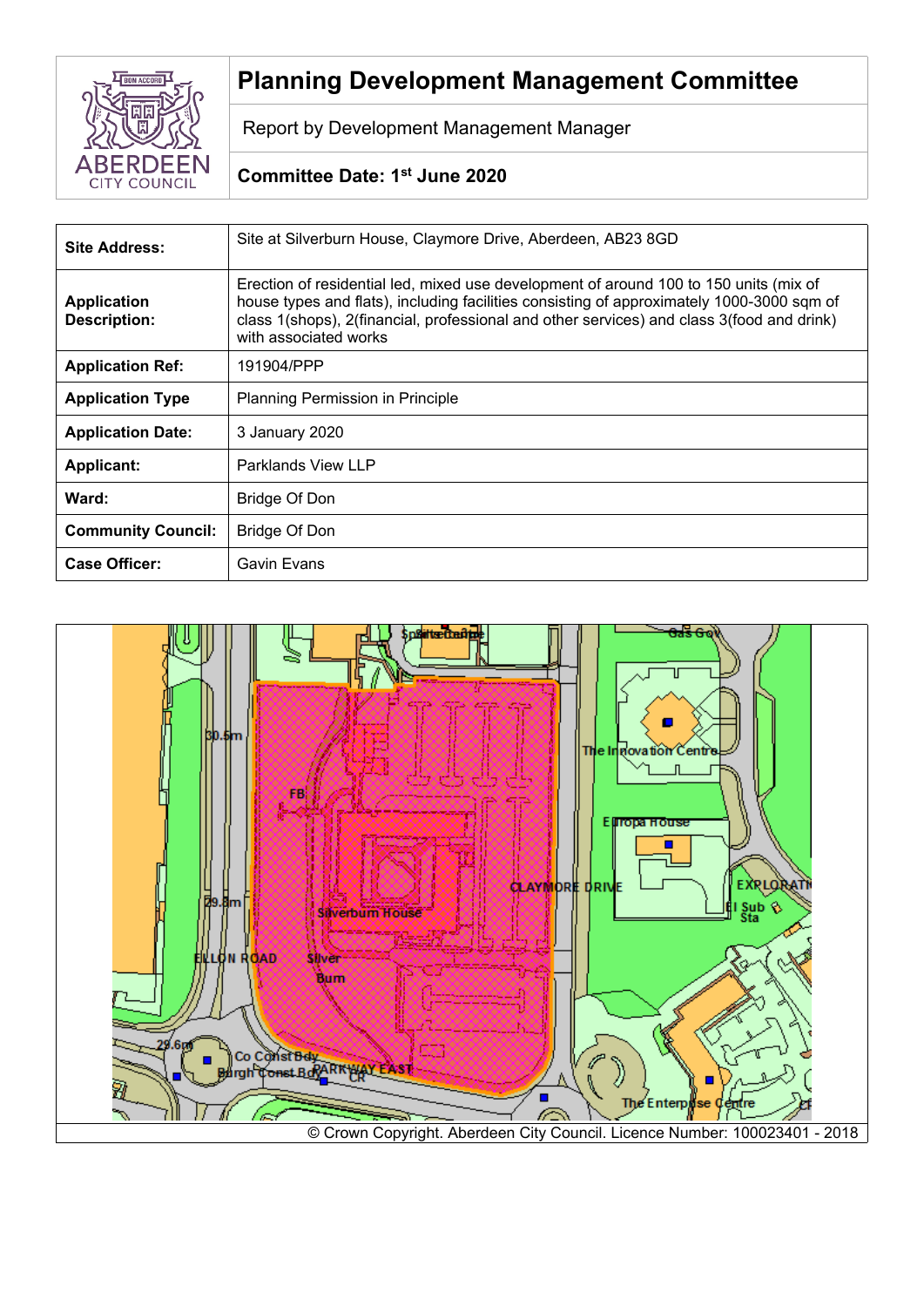## **1. PURPOSE OF REPORT**

This report considers whether application (ref. 191904/PPP), which triggers the statutory criteria to require that a pre-determination hearing is held, should be determined by the Planning Development Management Committee or if it would be advisable for the pre-determination hearing and determination to be carried out by Full Council.

# **2. RECOMMENDATION(S)**

That the Committee:

- 2.1 Note the contents of the report; and
- 2.2 Agree that the application be subject of a statutory pre-determination hearing by a special meeting of the Planning Development Management Committee (PDMC) and that the application is then determined at a subsequent scheduled PDMC meeting.

# **3. BACKGROUND**

3.1 A report to the 30<sup>th</sup> April 2020 meeting of the Planning Development Management Committee (report no. GOV/20/087) set out the process to be followed for reporting to this Committee and referral to Full Council where the relevant criteria for Pre-Determination Hearings are triggered. The recommendations of that report were agreed by the Committee.

## **4. APPLICATION BACKGROUND**

#### 4.1 **Site Description**

The site is that of the former Silverburn House, a recently-demolished office building located in a prominent position on a main route (A92 Ellon Road) into Aberdeen from the north. The site has recently been cleared, but Silverburn house had provided 5 floors of office accommodation, laid out in a series of four interconnected wings, arranged around a central inner courtyard. The building is understood to have been constructed in the 1980s and was formerly occupied by Baker Hughes. The site also included 414 car parking spaces and a separate sports building to the north, though the latter lies outwith the application site. The building was set back from Ellon Road by approximately 50m, with this ground in between planted with grass and trees and the Silver Burn running through it. The car parking was located to the eastern side of the site, which is approximately 3.7 hectares in total.

This site forms part of the Aberdeen Energy Park, which lies north of the Aberdeen Exhibition and Conference Centre and on the eastern side of Ellon Road. Silverburn House and the surrounding land to the north and east is identified in the Aberdeen Local Development Plan (ALDP) as 'Specialist Employment Areas', with a focus on Class 4 (business) uses.

The site and the land to the north is zoned as 'residential' in the Proposed Local Development Plan 2020 (PLDP). In the PLDP the site is allocated as Opportunity Site OP12, 'Opportunity for 100 homes on former employment land'. The PLDP content was agreed by Full Council on 2<sup>nd</sup> March 2020 and is currently being publicly consulted on.

To the south of the site lies the Aberdeen Exhibition and Conference Centre, which is zoned within a 'Mixed Use' area and identified as Opportunity Site OP13 in the ALDP. An application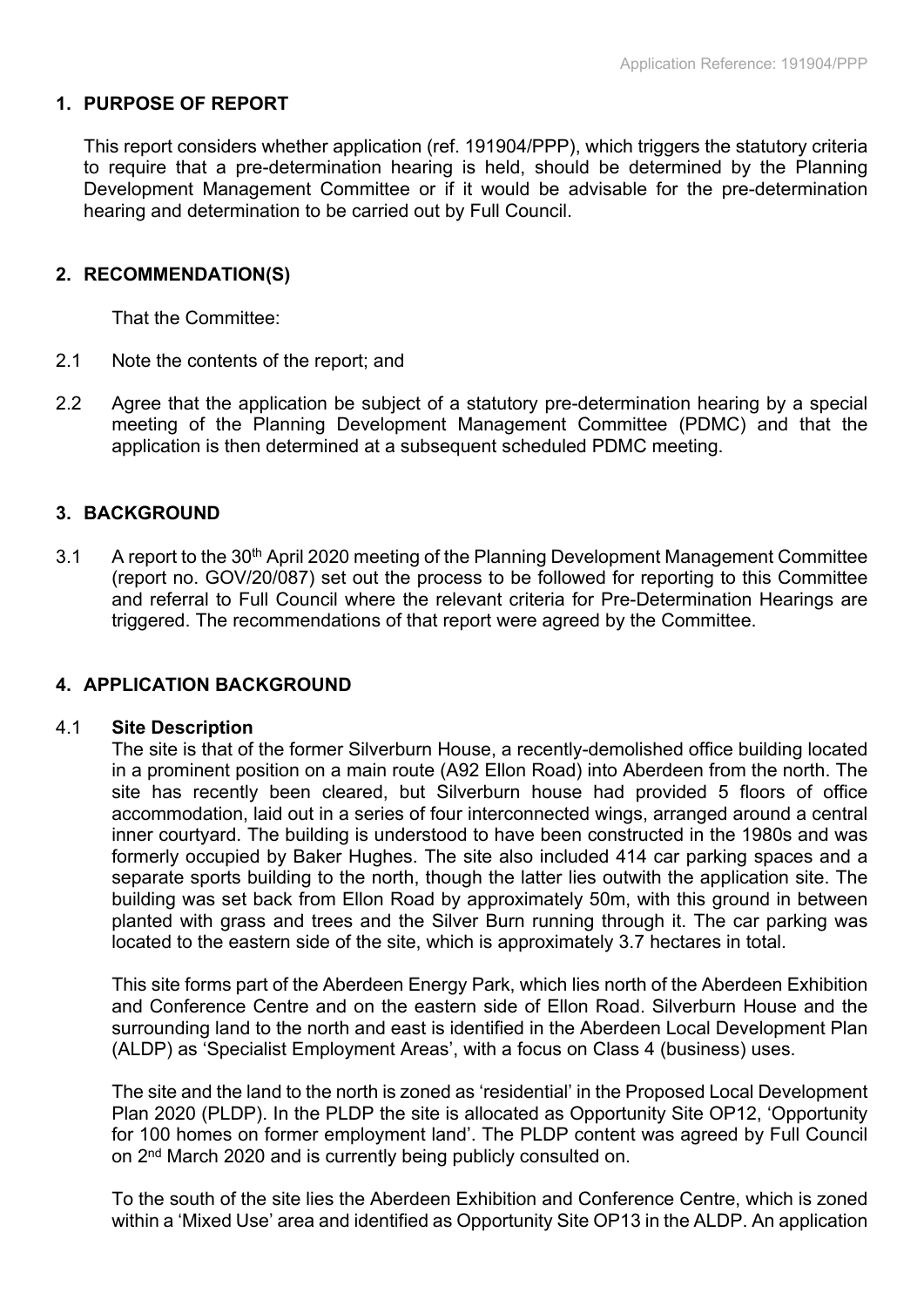for Planning Permission in Principle for the redevelopment of the now-disused AECC facility was submitted in May 2015, proposing *'demolition of existing buildings and erection of a mixed use development to include (approximately 498) residential units, commercial and business use, recycling centre and park and ride facility'*. The Planning Development Management Committee considered this application in December 2015 (and again in May 2018) and expressed a willingness to '*Approve conditionally with permission to be withheld until a legal agreement is entered into to secure: affordable housing; and developer obligations relating to primary education, community facilities, sports and recreation, healthcare, transportation and open space'***.**

Beyond the former AECC site lies existing residential development, accessed from via King Robert's Way, from the Ellon Road/North Donside Road roundabout. On the western side of Ellon Road (A92) is the Bridge of Don Industrial Estate, which is zoned for Business and Industrial Use under policy B1 of the ALDP.

Around 180 metres to the north of the Silverburn House site is the site of the proposed residential-led mixed use development at Cloverhill. Application 191171 Planning Permission in Principle for this proposal was approved by the PDMC on 30<sup>th</sup> April 2020 in line with Officer Recommendation.

# 4.2 **Relevant Planning History**

| <b>Application Number</b> | Proposal                                                                                                                                                                        | <b>Decision Date</b> |
|---------------------------|---------------------------------------------------------------------------------------------------------------------------------------------------------------------------------|----------------------|
| 191150/PAN                | Major residential development of around 100 to 24.07.2019<br>150 units (mix of house types and flats),                                                                          |                      |
|                           | potentially including facilities consisting of<br>approximately 1000-3000 sqm of class<br>1(shops), 2(financial, profesional and other<br>services) and class 3(food and drink) | <b>Status: NTR</b>   |

## 4.3 **Description of Proposal**

This application seeks Planning Permission in Principle (PPiP) for a residential-led, mixed use development of between 100 and 150 homes, along with 1000-3000sqm of commercial floorspace, potentially including retail, professional services and food and drink uses (uses within classes 1,2 and 3 of the Town and Country Planning (Use Classes) (Scotland) Order 1997 (as amended) and associate works such as landscaping, formation of site access and internal roads etc.

As this is an application for Planning Permission in Principle, the precise details of the proposal and its form are yet to be fully developed. This application seeks simply to establish the principle of a development in this location of the type and scale proposed.

## 4.4 **Supporting Documents**

All drawings and supporting documents listed below can be viewed on the Council's website at:

[https://publicaccess.aberdeencity.gov.uk/online](https://publicaccess.aberdeencity.gov.uk/online-applications/applicationDetails.do?activeTab=documents&keyVal=Q2Z69NBZM7400)[applications/applicationDetails.do?activeTab=documents&keyVal=Q2Z69NBZM7400](https://publicaccess.aberdeencity.gov.uk/online-applications/applicationDetails.do?activeTab=documents&keyVal=Q2Z69NBZM7400)

These include: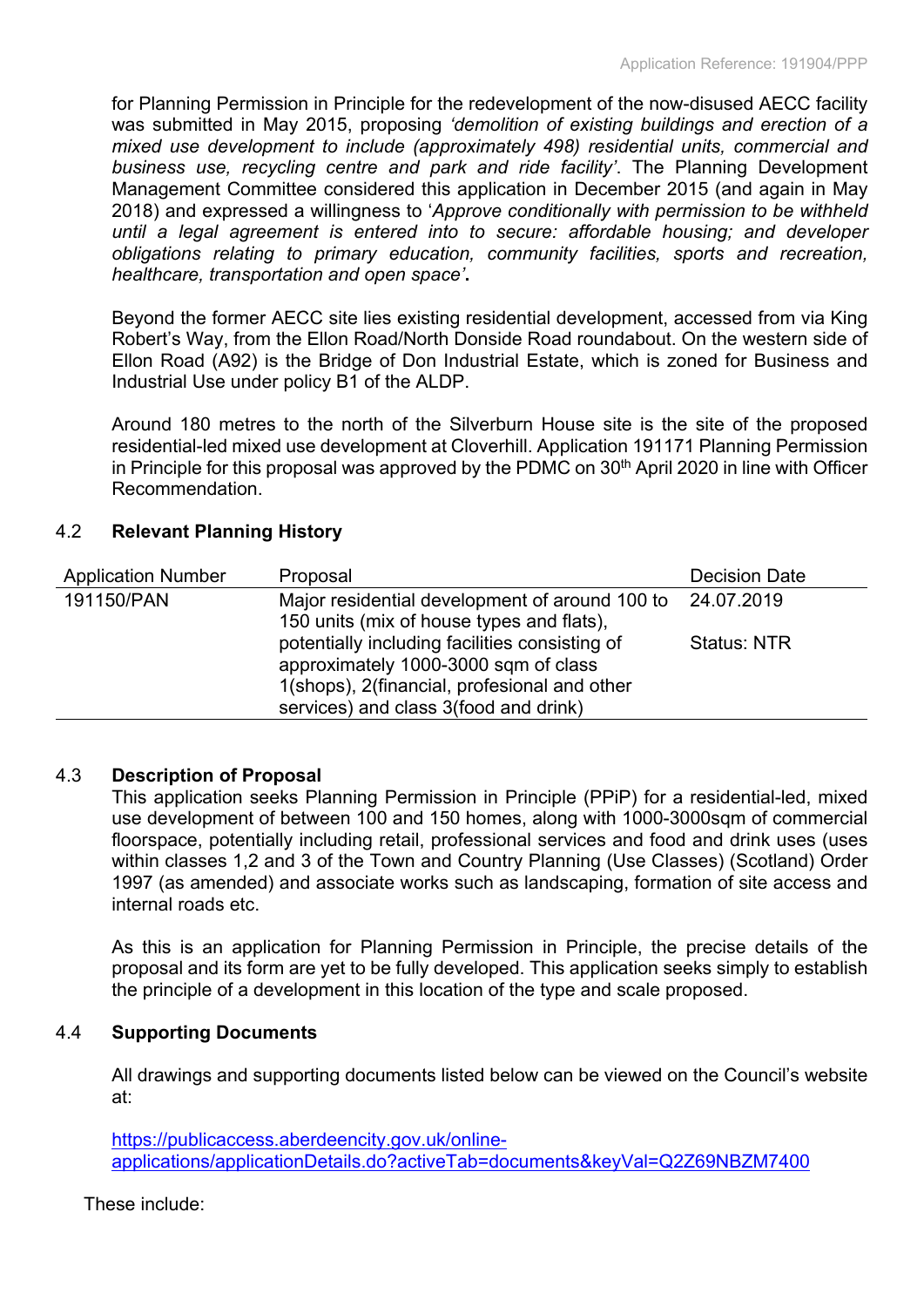- Pre-Application Consultation (PAC) Report
- Transport Statement
- Noise Impact Assessment
- Landscape Statement
- Supporting Statement
- Planning Statement
- Access & Waste Management Statement
- Drainage Strategy Assessment
- Arboricultural Report
- Masterplan

## 4.5 **Pre-Application Consultation**

This application is accompanied by a Pre-Application Consultation Report, as required by the relevant regulations for all planning applications concerning developments in the major category.

The applicants held a statutory pre-application consultation event at the gymnastics/sports centre on Claymore Drive, Bridge of Don, on 8<sup>th</sup> October 2019, between noon and 7pm. An advertisement was placed in the Evening Express on September 18<sup>th</sup>, giving notice of this consultation event. Notices were also displayed in various locations such as libraries, medical practices, community centres etc. In addition, notices were sent to the local Bridge of Don Community Council and the local ward members at least 7 days ahead of the meeting. Notices advertising the event were also issued to businesses in the neighbouring Aberdeen Energy Park, from a list provided by Aberdeen City Council.

At the consultation event A1 sized exhibition boards were displayed and members of the design team (Space Consultancy and Design and Aurora Planning Ltd) were available to give a brief overview before then allowing attendees to review materials in their own time and ask any questions. Attendees were invited to provide comment either in writing at the time or later by post, or alternatively by email. A total of 10 visitors attended, all of whom gave feedback on the proposals. These responses are summarised in the PAC report, along with the applicants' commentary on whether/how the proposal has taken them into account.

In addition, a member of the design team had earlier attended the  $17<sup>th</sup>$  September meeting of the Bridge of Don Community Council and gave a presentation of the proposals, followed by a question and answer session.

On 19th September 2019, the applicants gave a presentation to the Council's Pre-Application Forum.

The PAC report includes details of the comments received at these events and identifies the main themes as relating to:

- No support from local Community Council for housing in this location;
- concerns over a crossing on A92 slowing traffic flow into City Centre;
- support for potential community facilities;
- at Pre-Application Forum Members were interested in the capacity at local schools to accommodate the development, as well as the specific arrangements for crossing the A92 road;
- Recognition that this is a prominent site on approach to the city from the north;
- Support for the inclusion of bungalows;
- Noted that the site is accessible and not wholly isolated from the community;
- Support for local retail within the development.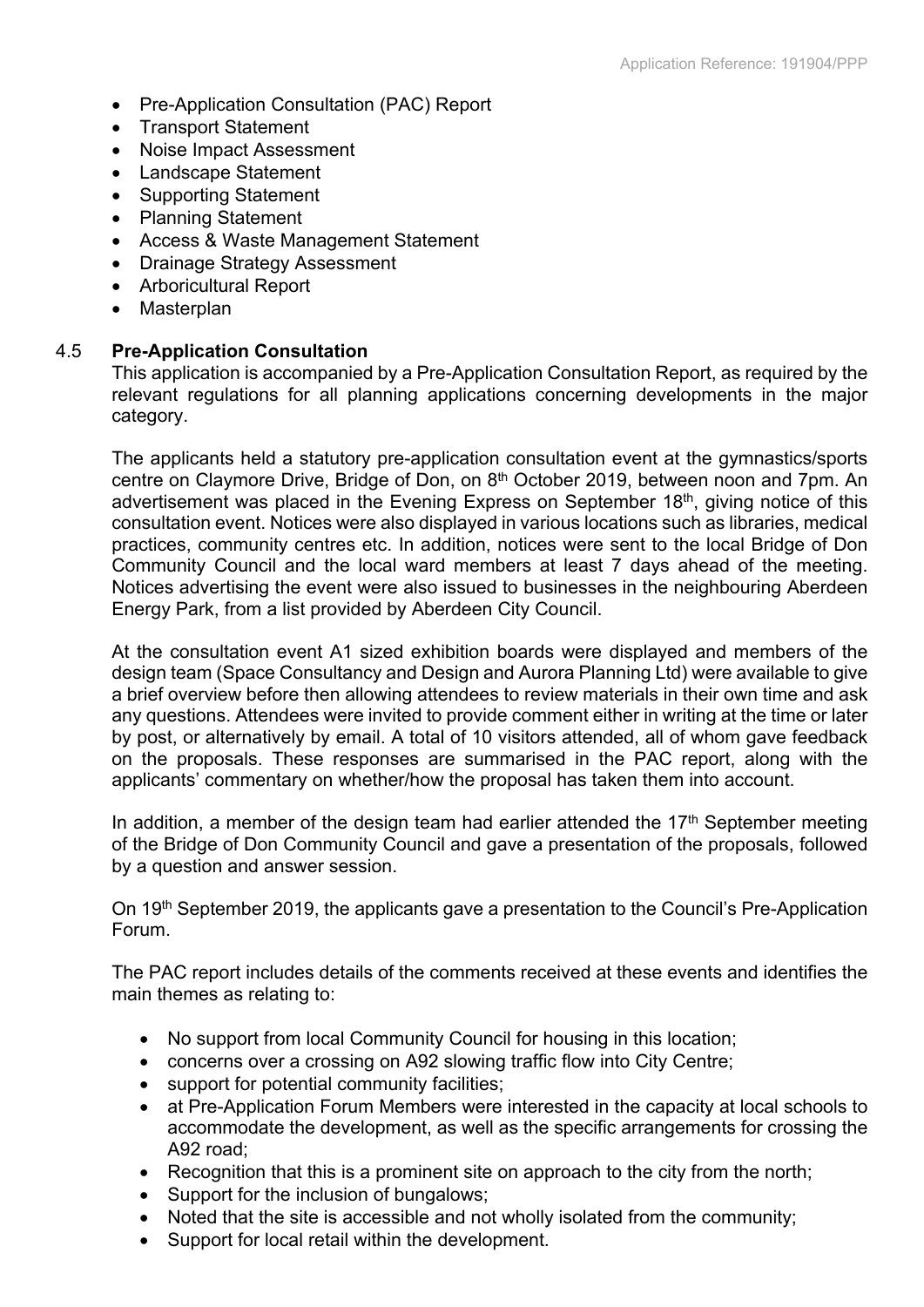## 4.6 **Requirement for a Pre-Determination Hearing**

The proposed development is classed a 'major development' in terms of The Town and Country Planning (Hierarchy of Development) (Scotland) Regulations 2009. The proposal is considered to be a Significant Departure from the Development Plan by virtue of it being a major residential-led development located on a site which forms part of a wider 'Specialist Employment Area', where policy B2 of the Aberdeen Local Development Plan 2017 applies. Policy B2 seeks to encourage activities associated with research, design and development, knowledge-driven industries and related education and training, but also allows for uses within classes 5 (General Industrial) and 6 (Storage and Distribution) provided it can be demonstrated that the uses can co-exist without eroding the amenity of the park. Policy B2 does not allow for residential-led development of the type proposed and therefore this proposal constitutes a significant departure from the Development Plan.

Under Regulation 27 of The Town and Country Planning (Development Management Procedure) (Scotland) Regulations 2013 there is a requirement to hold a Pre-determination Hearing before such applications may be determined.

A previous requirement for such applications to be determined by Full Council has been removed by the recently revised legislation under the Planning (Scotland ) Act 2019, and in March of this year Council delegated authority for these statutory hearings and determinations to PDMC as part of the Scheme of Governance review. It will therefore be for Members to decide whether the hearing and subsequent determination of this application are conducted in front of PDMC, or whether there are any particular issues that would warrant referral to Full Council in this instance.

The purpose of such hearings is to afford both the applicant and those who have made written representation on the proposed development the opportunity to present their views directly to the Members of the Council.

## 4.7 **CONSULTATIONS**

**Scottish Environment Protection Agency –** Object to the proposal on the grounds of a lack of information on the proposed realignment of the Silver Burn and flood risk. Highlight that notification to ministers will be required if the planning authority is minded to grant permission contrary to SEPA advice on flood risk.

Further information will be required in order for SEPA to consider withdrawing its objection.

SEPA also highlight various other matters which it recommended are addressed by conditions, including pollution prevention, site waste management plan and inclusion of environmental enhancement/placemaking measures as part of the development.

## **Aberdeen City Shire Strategic Development Planning Authority –** No response

**Scottish Water –** No objection. Note that there is currently sufficient capacity in the Invercannie Water Treatment Works and in the Nigg Waste Water Treatment Works.

**ACC - Roads Development Management Team –** Note that the proposed development would generate less trips that the former office use. Further information will be requested in relation to the following: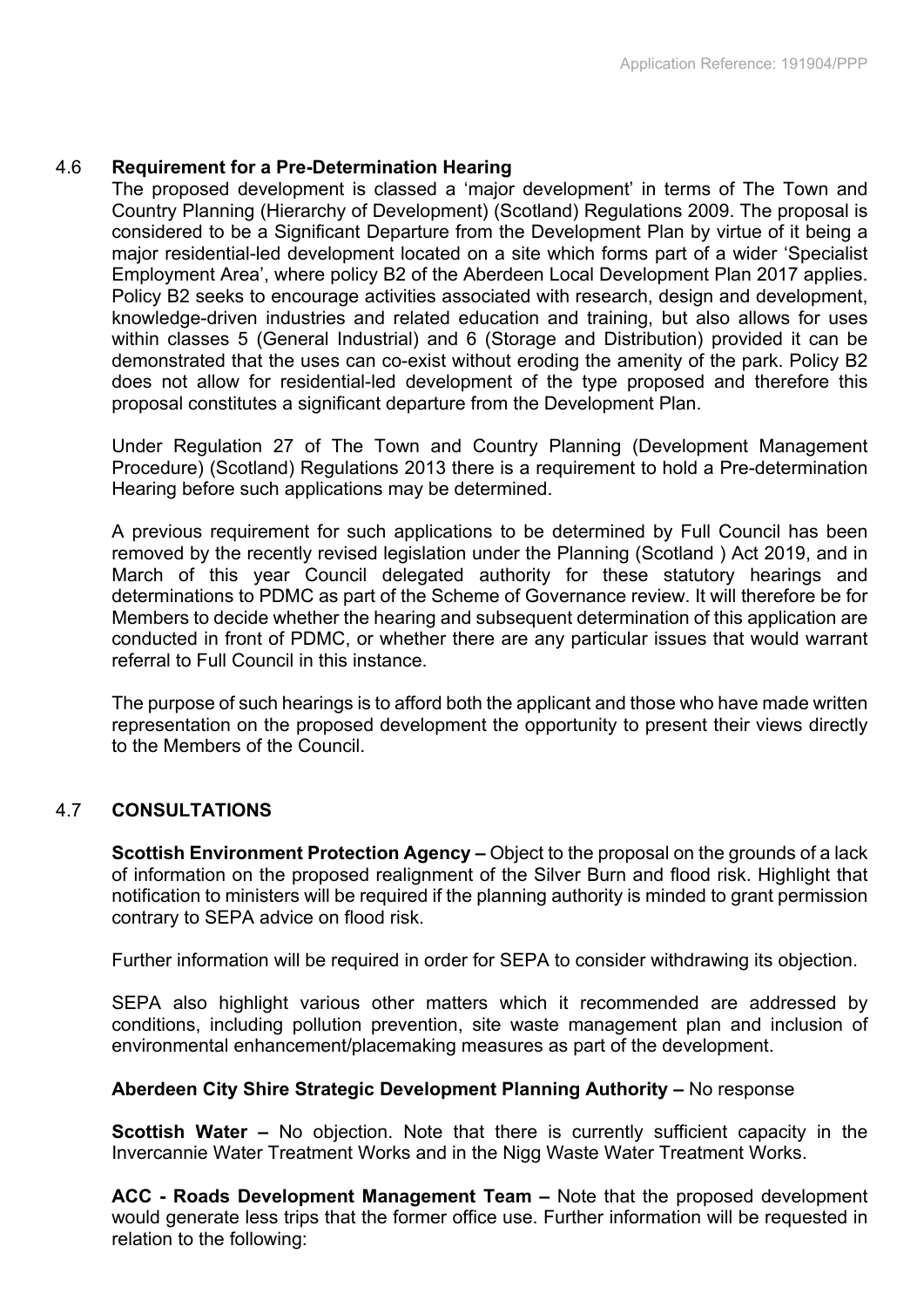- Proposals for safe crossing of A92 and Parkway East, as well as pedestrian connections to crossing points;
- Access to bus infrastructure;
- Safe connections to the identified routes to schools;
- Provision for Electric Vehicle charging/parking;
- Spacing between access junctions and existing junctions;
- Alternative proposals for refuse collection noting that the applicants' current strategy involves collection vehicles reversing excessive distances and overrunning footways;
- Clarification of a second level of treatment for surface water discharge from internal roads.

Generally, RDM note that many issues of detail would be resolved through assessment of a finalised layout and proposal at the Approval of Matters Specified in Conditions stage. Roads colleagues highlight that a Traffic Regulation Order would be required to reduce speed limits on the A92, consistent with the recently considered application for residential development at Cloverhill, to the north.

**ACC - Structures, Flooding And Coastal Engineering –** No objection. Request that a condition be attached to secure a level 2 Flood Risk Assessment.

**ACC - Environmental Health –** No objection. Comments on the following matters. Also suggest an advisory note relating to recommended hours of construction work.

## Noise

Note submission of a Noise Impact Assessment, which indicates significant impacts without mitigation measures (acoustic barriers and enhanced façade design). With the indicative mitigation, noise levels are found to meet the agreed criteria for almost all receptors, with any remaining impacts categorised as 'slight'. Installation of mitigation measures is essential and further assessment will be required on the basis of detailed scheme design.

#### Food and Drink premises

In order to protect the amenity of the occupants of residences, it is recommended that a suitable extract ventilation assessment is carried out to identify potential odour impacts associated with cooking activities and to demonstrate the effectiveness of any proposed mitigation measures. It is also recommended that a Noise Impact Assessment be undertaken in relation to any necessary ventilation/extraction system. These submissions should be agreed in consultation with ACC Environmental Health.

#### Dust Control

To address the potential for impact on nearby residences during construction, it is recommended that an Air Quality (Dust) Risk Assessment is carried out and submitted for approval. A site-specific Dust Management Plan, based on the outcomes of that risk assessment and including details of any necessary control measures during works, should also be submitted for approval.

**ACC - Waste Strategy Team –** No objection. Recommend that conditions are attached to any grant of consent to secure details of provision for waste/recycling storage and arrangements for collection, including identification of collection points, specification of bin stores and details of internal road layout to ensure that this is suitably accessible for refuse vehicles and waste operatives.

#### **ACC - City Growth –** No response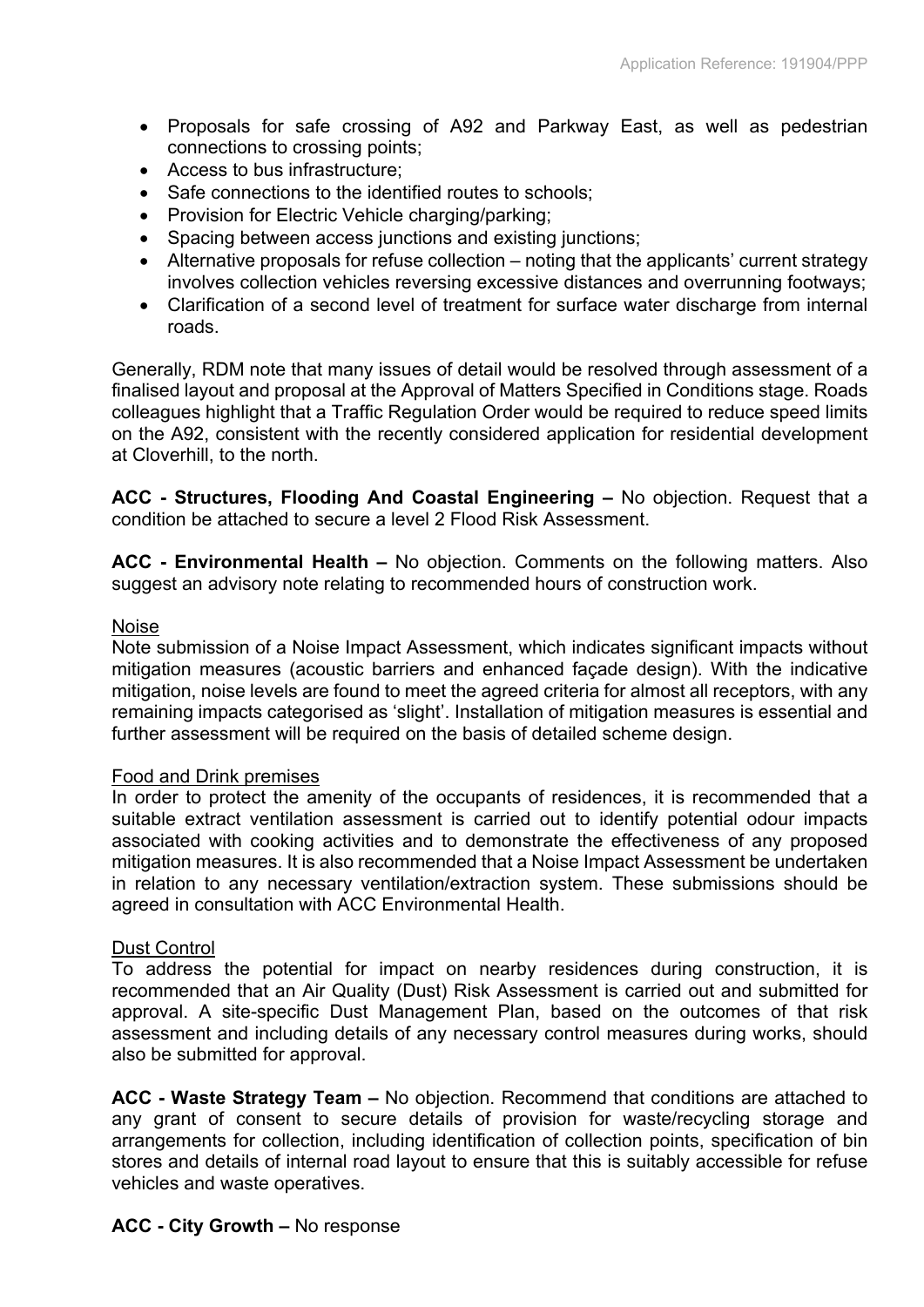**ACC - Contaminated Land Team –** No objection. Recommend that conditions are attached to any approval, securing submission and agreement of a scheme to address any significant risks from contamination and a report verifying completion of necessary remedial works thereafter.

**ACC - Developer Obligations –** Notes that the proposed development would not result in Scotstown Primary or Bridge of Don Academy operating beyond capacity, based on most recent school roll forecasts.

Financial obligations are identified in the following areas, in order to offset the impacts of the development:

- £55,800 towards Core Path Network:
- £153,536 towards healthcare facilities:
- £27,450 towards Open Space provision;
- £274,275 towards community facilities;
- £144,600 towards sports and recreation.

It is noted that any roads infrastructure would be identified separately by the Roads Development Management team. In addition to the above requirements, policy H5 (Affordable Housing) of the ALDP requires that a minimum of 25% of the units proposed are provided as affordable housing – this equates to 37.5 units, and consultation with ACC Housing Strategy will be required to determine an appropriate mix of unit types and sizes to meet local needs.

**ACC - Education –** No objection. The site is zoned to Scotstown School and Bridge of Don Academy. Latest forecasts indicate there is sufficient capacity at both schools to accommodate the number of pupils expected to be generated by this development.

**ACC – Housing Strategy –** Per affordable housing policy, require that 25% of the development is provided as affordable housing, and that the affordable units are reflective of the development as a whole, including a mix of houses and flats. A preference for social rented housing is expressed.

## **Police Scotland –** No response

**Bridge Of Don Community Council –** Strongly object to the proposal.

- Consider that permitting a departure from the adopted Local Development Plan would undermine the extensive consultation and stakeholder involvement in preparation of that plan.
- Highlights that the Main Issues report for the next LDP stated that this site was 'undesirable' for residential development due to the loss of allocated employment land and stated that housing development in this location would be contrary to the Proposed Strategic Development Plan.
- Considers that the housing allocations made in the LDP and approved Strategic Development Plan provide an adequate supply of housing in Bridge of Don to meet future needs.
- Routes to school are inadequate and involve pupils crossing some of the busiest roads in the city. Major concerns regarding road safety. Existing bus services are infrequent and not conveniently located for school travel.
- Considers that the development would result in existing school capacity being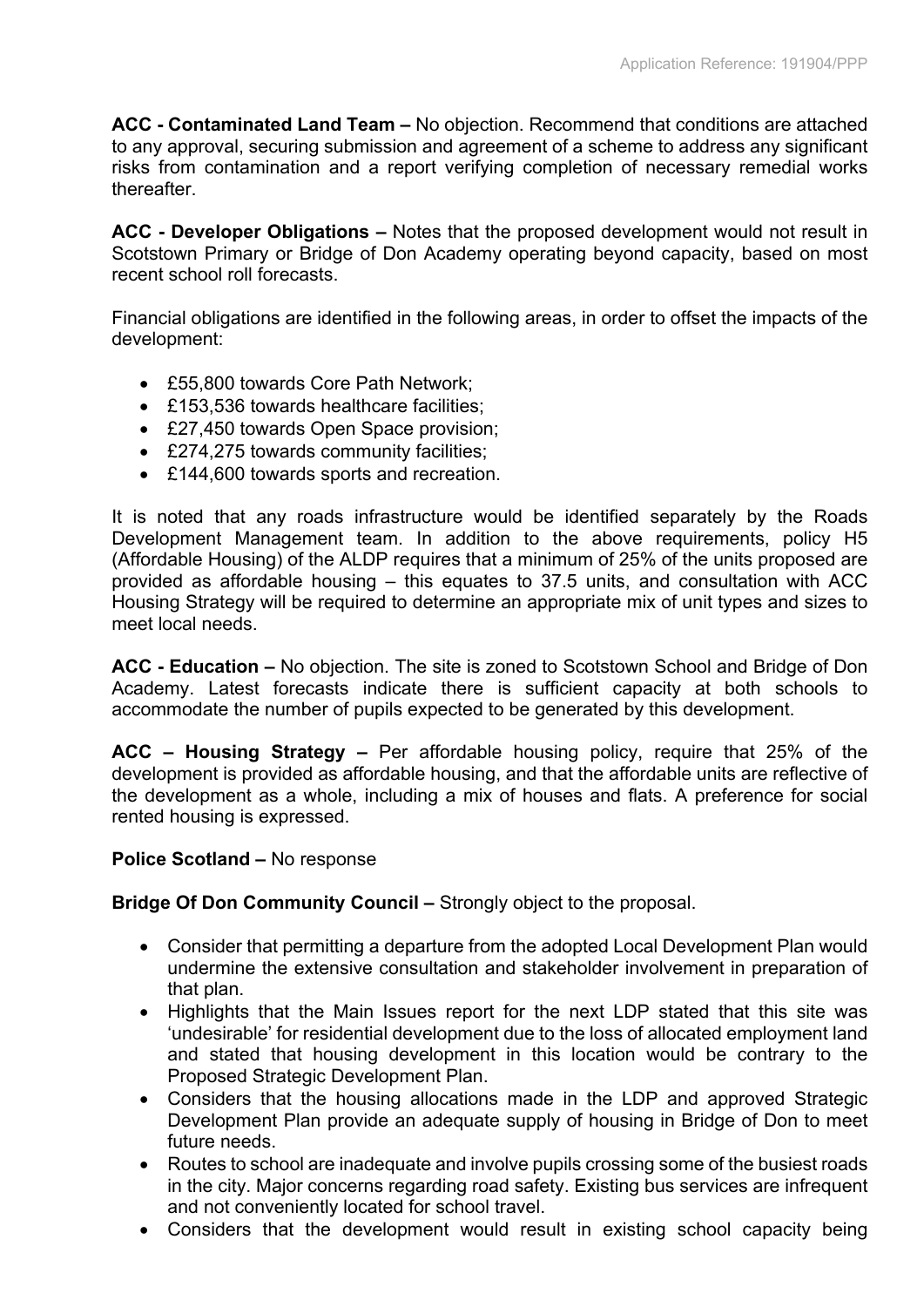exceeded.

- Existing public transport provision is considered to be poor, and the applicants' assertions in the Transport Statement are disputed.
- Healthcare facilities are operating at their limits and additional housing will only increase pressure on already stretched resources.
- Expresses doubt about delivery of proposed transport improvements and community facilities.
- Proposals to reduce speed limits during school travel times would have a major impact at junctions, resulting in delays, congestion and adverse impacts on air quality.

# **5. REPRESENTATIONS**

Two representations have been received in relation to this application, both stating objection to the proposals. These representations raise the following concerns:

- Objection on behalf of Capreon asset manager for owners of the Bon Accord Shopping Centre.
- Highlight the ALDP's focus on supporting the primacy of the city centre and limiting retail/significant footfall generating uses outwith designated centres.
- Highlights Specialist Employment Area zoning of the site. Notes that relevant policy B2 does not specifically provide for retail development in this location.
- Contends that sequential test set out in policy NC4 applies, along with policy NC5's tests in relation to the justification of significant footfall generating development appropriate to designated centres on out-of-centre locations.
- Highlights lack of necessary supporting information to demonstrate acceptability of retail use.
- Offers no objection to the principle of modestly sized convenience retail store and associated local facilities (e/g/ dentist, medical practice, coffee shot etc), but suggests that care is taken to ensure that conditions adequately control the size, function and impact of any commercial use to accord with the retail aspirations of the Local Development Plan.
- Objection from British Oxygen Co. (BOC) on the grounds that insufficient information has been submitted to demonstrate that residential amenity would not be unacceptably impacted by the existing noise environment (including BOC premises circa 150m away). Note specific concerns about the robustness of the assessment accompanying the application.
- BOC's primary concern is to ensure that the acceptability of residential use is fully established before PPiP is granted and that extra constraints and burdens are not placed on existing business operations, potentially impinging on long term viability.
- An acoustic consultant's assessment is appended to BOC's representation.

# **6. MATERIAL CONSIDERATIONS**

# 6.1 **Legislative Requirements**

Sections 25 and 37(2) of the Town and Country Planning (Scotland) Act 1997 require that where, in making any determination under the planning acts, regard is to be had to the provisions of the Development Plan and that determination shall be made in accordance with the plan, so far as material to the application unless material considerations indicate otherwise.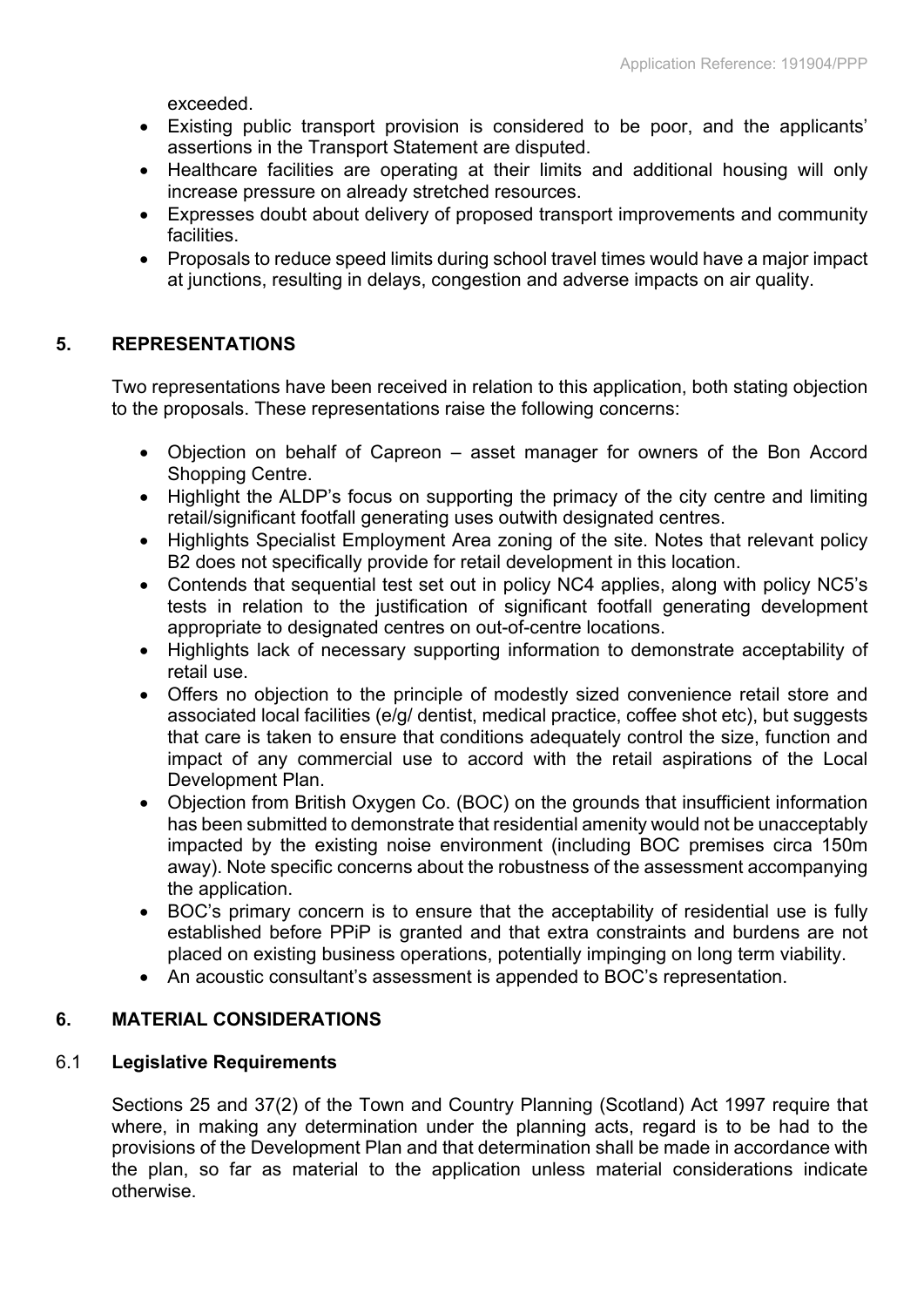# 6.2 **National Planning Policy and Guidance**

## National Planning Framework 3 (NPF3) 2014

NPF3 is a long-term strategy for Scotland - the spatial expression of the Governments Economic

Strategy, and of plans for infrastructure investment. Sets out a vision for Scotland to be:

- 1. A successful, sustainable place.
- 2. A low carbon place
- 3. A natural, resilient place
- 4. A connected place

Para 2.18 notes that some cities have greater pressure for additional housing development, whilst regeneration remains a priority in others. States that, in all cases, there will be a need to ensure a generous supply of housing land in sustainable places where people want to live, providing enough homes and supporting economic growth. The section on Aberdeen and the North East states that the city centre will be a focus for regeneration efforts. Para 2.19 notes that housing requirements will continue to be at their most acute around Edinburgh, Perth and Aberdeen – requiring targeted action to better match demand for land with infrastructure capacity.

## Scottish Planning Policy (SPP), 2014

Scottish Ministers, through the 'core values' expressed at paragraph 4 of SPP, expect the planning system, amongst other things, to focus on outcomes, maximising benefits and balancing competing interests; play a key role in facilitating sustainable economic growth, particularly the creation of new jobs and the strengthening of economic capacity and resilience within communities; and be plan-led, with plans being up-to-date and relevant.

SPP's identified outcomes include achieving 1. 'A successful, sustainable place – supporting sustainable economic growth and regeneration, and the creation of well-designed, sustainable places' ; 2. 'A low carbon place – reducing our carbon emissions and adapting to climate change'; and 3. 'A natural, resilient place – helping to protect and enhance our natural and cultural assets, and facilitating their sustainable use.' Para. 15 highlights the role of SPP to set out how these outcomes should be delivered on the ground. By locating the right development in the right place planning can provide opportunities for people to make sustainable choices and improve their quality of life.

Para. 28 states that the planning system should 'support economically, environmentally and socially sustainable places by enabling development that balances the costs and benefits of a proposal over the longer term. The aim is to achieve the right development in the right place; it is not to allow development at any cost'.

Paragraph 32 (in relation to Development Management) notes that the presumption in favour of sustainable development does not change the statutory status of the development plan as the starting point for decision-making, and indicates that proposals that accord with up-todate plans should be considered acceptable in principle and consideration should focus on the detailed matters arising. For proposals that do not accord with up-to-date development plans, the primacy of the plan is maintained and this SPP and the presumption in favour of development that contributes to sustainable development will be material considerations

Planning should take every opportunity to create high quality places by taking a design-led approach, taking a holistic approach that responds to and enhances the existing place while balancing the costs and benefits of potential opportunities over the long term.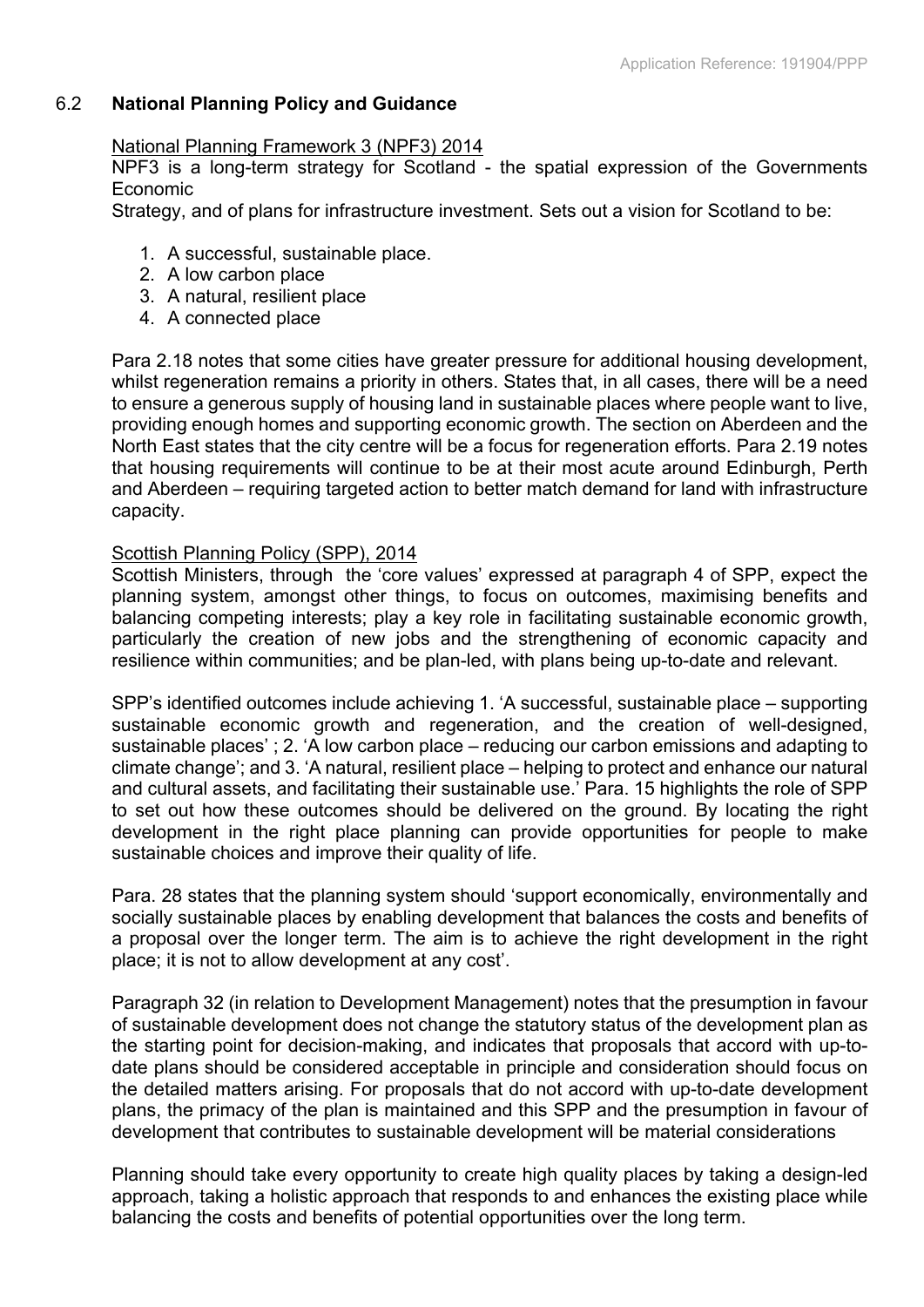Planning should direct the right development to the right place. To do this, decisions should be guided by the following policy principles –

- optimising the use of existing resource capacities, particularly by co-ordinating housing and business development with infrastructure investment including transport, education facilities, water and drainage, energy, heat networks and digital infrastructure;
- using land within or adjacent to settlements for a mix of uses. This will also support the creation of more compact, higher density, accessible and more vibrant cores;
- considering the re-use or re-development of brownfield land before new development takes place on greenfield sites;
- considering whether the permanent, temporary or advanced greening of all or some of a site could make a valuable contribution to green and open space networks, particularly where it is unlikely to be developed for some time, or is unsuitable for development due to its location or viability issues; and
- locating development where investment in growth or improvement would have most benefit for the amenity of local people and the vitality of the local economy.

Planning should support development that is designed to a high-quality, which demonstrates the six qualities of successful place (distinctive, safe and pleasant, welcoming, adaptable and resource efficient, easy to move around and beyond)

In its section on 'Supporting Business and Employment', SPP identifies policy principles to:

- promote business and industrial development that increases economic activity while safeguarding and enhancing the natural and built environments as national assets;
- locate sites that meet the diverse needs of the different sectors and sizes of business which are important to the plan area in a way which is flexible enough to accommodate changing circumstances and allow the realisation of new opportunities; and
- give due weight to net economic benefit of proposed development.

In its section on 'Enabling Delivery of New Homes, SPP identifies policy principles to:

- identify a generous supply of land for each housing market area within the plan area to support the achievement of the housing land requirement across all tenures, maintaining at least a 5-year supply of effective housing land at all times;
- enable provision of a range of attractive, well-designed, energy efficient, good quality housing, contributing to the creation of successful and sustainable places; and
- have a sharp focus on the delivery of allocated sites embedded in action programmes, informed by strong engagement with stakeholders.

Paras 113-122 set out the role of the Development Plan process in providing for identified housing needs, based on robust housing need and demand assessment (HNDA). Once a housing supply target has been identified for each functional housing market area, based on evidence from the HNDA, this is then increased by a margin of 10-20% in order to ensure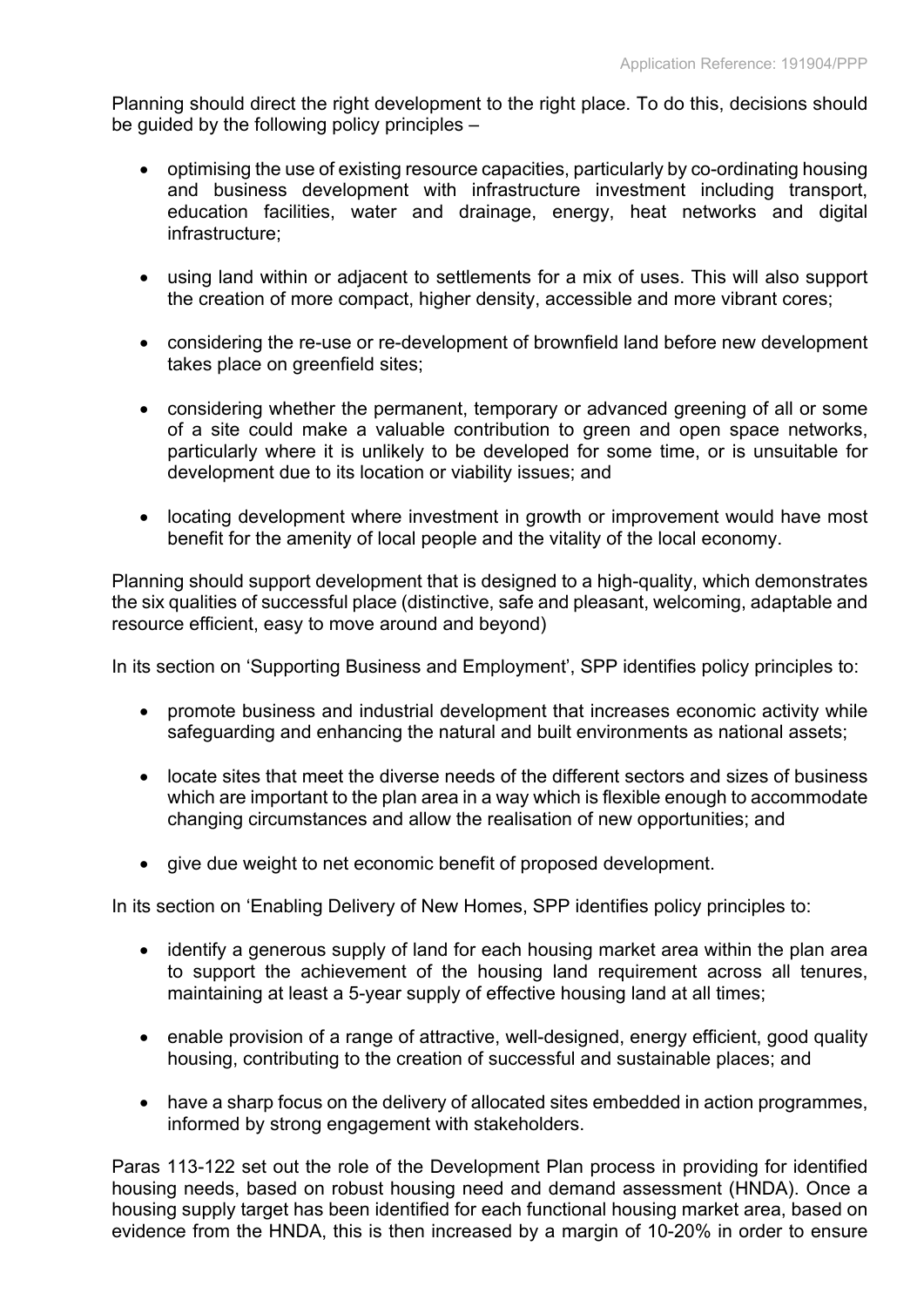that a generous supply of land for housing is provided. Local Development Plans in city regions should then allocate a range of sites which are effective or expected to become effective in the plan period to meet the housing land requirement of the SDP up to year 10 from the expected year of adoption. They should provide for a minimum of 5 yers effective land supply at all times. Paragraphs 123-125 highlight the role of annual housing land audits as a tool to critically review and monitor the availability of effective housing land, he progress of sites through the planning process, and housing completions, to ensure a generous supply of land for house building is maintained and there is always enough effective land for at least 5 years. A site is only considered effective where it can be demonstrated that within 5 years it will be free of constraints and can be developed for housing. Para 125 states that, where a shortfall in the 5-year effective housing land supply emerges, development plan policies for the supply of housing land will not be considered up-to-date, and paragraphs 32-35 will be relevant.

Paras 193 & 202-204 are of particular relevance in terms of 'Valuing the Natural Environment'. These sections underline the importance of planning in 'protecting, enhancing and promoting access to our key environmental resources, whilst supporting their sustainable use'.

In terms of promoting sustainable transport and active travel, paragraph 287 of SPP states in relation to Development Management functions that 'planning permission should not be granted for significant travel generating uses at locations which would increase reliance on the car and where:

- direct links to local facilities via walking and cycling networks are not available or cannot be made available;
- access to local facilities via public transport networks would involve walking more than 400m; or
- the transport assessment does not identify satisfactory ways of meeting sustainable transport requirements.'

## Creating Places (architecture and place policy statement)

Scotland's policy statement on architecture and place sets out the comprehensive value good design can deliver. Successful places can unlock opportunities, build vibrant communities and contribute to a flourishing economy. The document contains an action plan that sets out the work that will be taken forward to achieve positive change. The statement is in four parts:

- 1. The value of architecture and place,
- 2. Consolidation and ambition,
- 3. A strategy for architecture and place,
- 4. Resources, communications and monitoring.

## Designing Streets (2010)

Designing Streets is the first policy statement in Scotland for street design and marks a change in the emphasis of guidance on street design towards place-making and away from a system focused upon the dominance of motor vehicles. It has been created to support the Scottish Government's place-making agenda and is intended to sit alongside Designing Places, which sets out government aspirations for design and the role of the planning system in delivering these.

# 6.3 **Aberdeen City and Shire Strategic Development Plan (2014) (SDP)**

The purpose of the SDP is to set a spatial strategy for the future development of the Aberdeen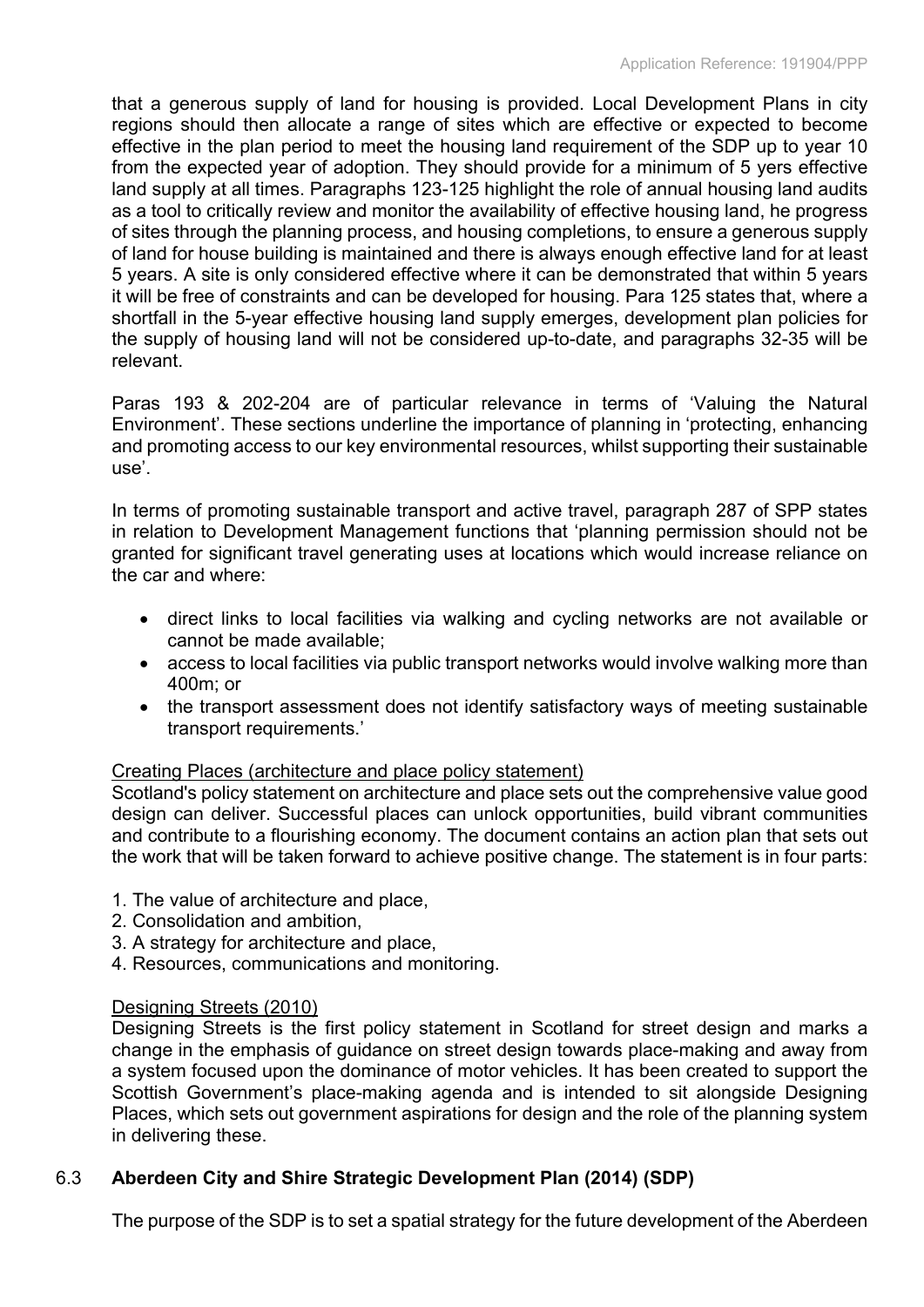City and Shire. The general objectives of the plan are promoting economic growth and sustainable economic development which will reduce carbon dioxide production, adapting to the effects of climate change, limiting the use of non-renewable resources, encouraging population growth, maintaining and improving the region's built, natural and cultural assets, promoting sustainable communities and improving accessibility.

From the 29 March 2019, the Strategic Development Plan 2014 will be beyond its five-year review period. In the light of this, for proposals which are regionally or strategically significant or give rise to cross boundary issues between Aberdeen City and Aberdeenshire, the presumption in favour of development that contributes to sustainable development will be a significant material consideration in line with Scottish Planning Policy 2014.

The Aberdeen City Local Development Plan 2017 will continue to be the primary document against which applications are considered. The Proposed Aberdeen City & Shire SDP may also be a material consideration. The Proposed SDP constitutes the settled view of the Strategic Development Planning Authority (and both partner Councils) as to what should be the final content of the next approved Strategic Development Plan. The Proposed SDP was submitted for Examination by Scottish Ministers in Spring 2019, and the Reporter has now reported back. The Scottish Ministers will consider the Reporter's Report and decide whether or not to approve or modify the Proposed SDP. The exact weight to be given to matters contained in the Proposed SDP in relation to specific applications will depend on whether:

- these matters have been subject to comment by the Reporter; and
- the relevance of these matters to the application under consideration.

# 6.4 **Aberdeen Local Development Plan (2017)**

- Policy D1 Quality Placemaking by Design
- Policy D2 Landscape

Policy NC8 – Retail Development Serving New Development Areas

Policy I1 – Infrastructure Delivery and Planning Obligations

Policy T2 – Managing the Transport Impact of Development

- Policy T3 Sustainable and Active Travel
- Policy T4 Air Quality
- Policy T5 Noise
- Policy B2 Specialist Employment Areas
- Policy H3 Density
- Policy H4 Housing Mix
- Policy H5 Affordable Housing

Policy NE1 – Green Space Network

- Policy NE4 Open Space Provision in New Development
- Policy NE5 Trees and Woodlands
- Policy NE6 Flooding, Drainage and Water Quality
- Policy NE8 Natural Heritage
- Policy NE9 Access and Informal Recreation
- Policy R6 Waste Management Requirements for New Development
- Policy R7 Low and Zero Carbon Buildings, and Water Efficiency
- Policy CI1 Digital Infrastructure

# 6.5 **Supplementary Guidance and Technical Advice Notes**

- Aberdeen Masterplanning Process TAN;
- Energetica;
- Transport and Accessibility;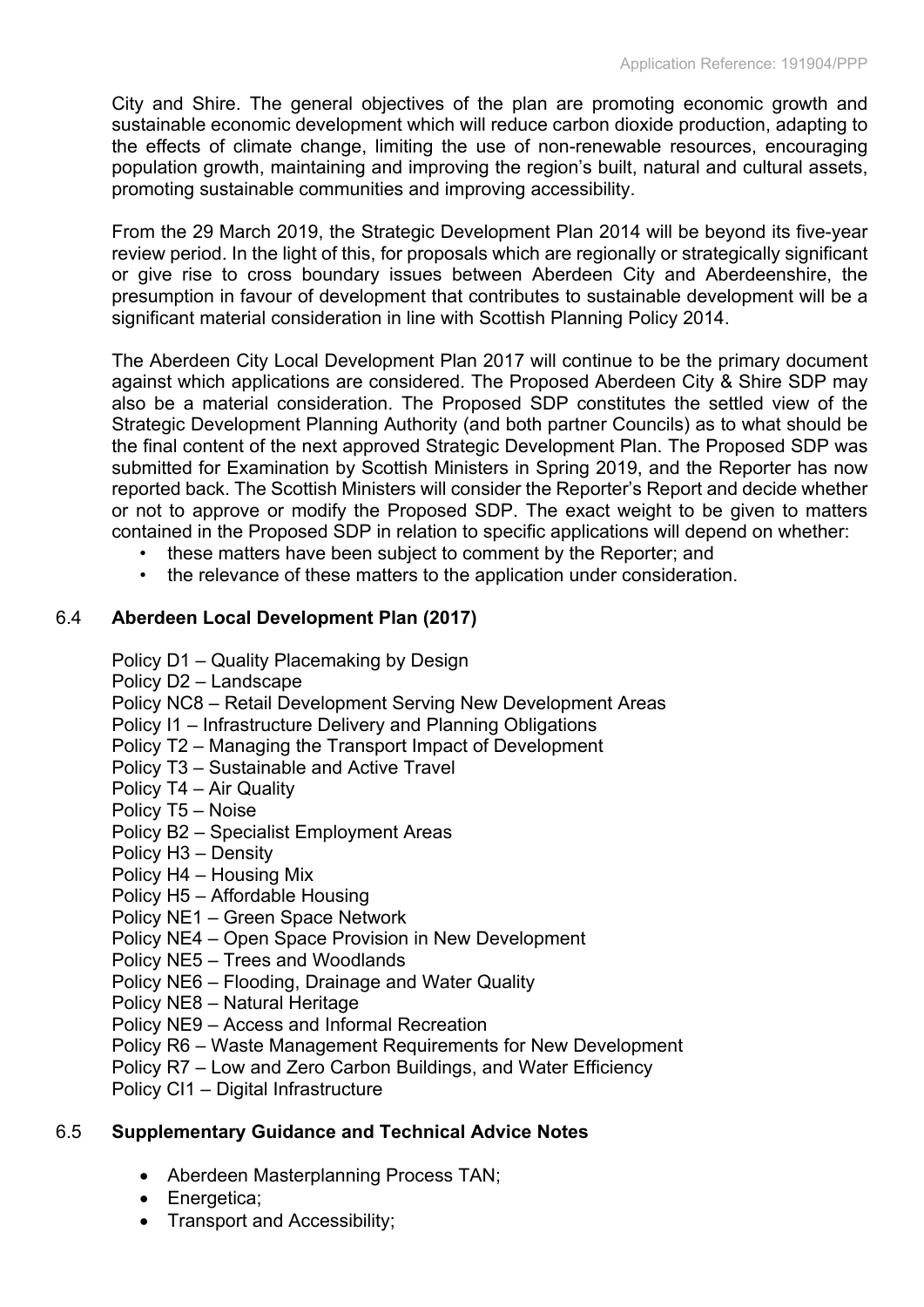- Noise:
- Planning Obligations;
- Affordable Housing;
- Landscape;
- Natural Heritage;
- Green Space Network and Open Space;
- Trees and Woodland:
- Flooding, Drainage and Water Quality

# 6.6 **Proposed Aberdeen Local Development Plan (2020)**

The Proposed Aberdeen Local Development Plan (Proposed ALDP) was approved at the Council meeting of 2 March 2020. The Proposed ALDP constitutes the Council's settled view as to what the final content of the next adopted ALDP should be, and is now a material consideration in the determination of planning applications. The Aberdeen Local Development Plan 2017 will continue to be the primary document against which applications are considered. The exact weight to be given to matters contained in the Proposed ALDP (including individual policies) in relation to specific applications will depend on whether –

- these matters have been subject to public consultation through the Main Issues Report; and,
- the level of objection raised in relation these matters as part of the Main Issues Report; and,
- the relevance of these matters to the application under consideration.

The foregoing can only be assessed on a case by case basis.

The site and the land to the north is zoned as 'residential' in the Proposed Local Development Plan 2020 (PLDP). In the PLDP the site is allocated as Opportunity Site OP12, 'Opportunity for 100 homes on former employment land'. The PLDP therefore contains support for residential development on the Silverburn House site, albeit at a reduced scale than what is envisaged through the current planning application.

In response to consultation on the Main Issues Report, there was one representation made in relation to the former Silverburn House site (respondent no. 517). That was submitted on behalf of the current applicants by their appointed planning consultant and expressed support for the inclusion of the site in the Proposed Plan for around 100 units. It was contended that residential redevelopment would contribute towards requirements for additional housing and would be consistent with Scottish Planning Policy (SPP) and the Proposed Strategic Development Plan (PSDP) as regards re-allocating under-utilised employment land and prioritising the development of brownfield sites when bringing land forward for housing.

## 6.7 **Other Material Considerations**

## Housing Land Audit 2019 – Aberdeen City & Aberdeenshire Councils, July 2019

The Housing Land Audit (HLA) illustrates the scale and characteristics of the housing land supply in Aberdeen City and Aberdeenshire. It is used to determine if there is sufficient land available for housing development and also to inform the planning of future infrastructure such as roads, schools and drainage.

Employment Land Audit 2017/18 – Aberdeen City & Aberdeenshire Councils, Dec 2018 The Aberdeen City and Shire Employment Land Audit (ELA) provides information on the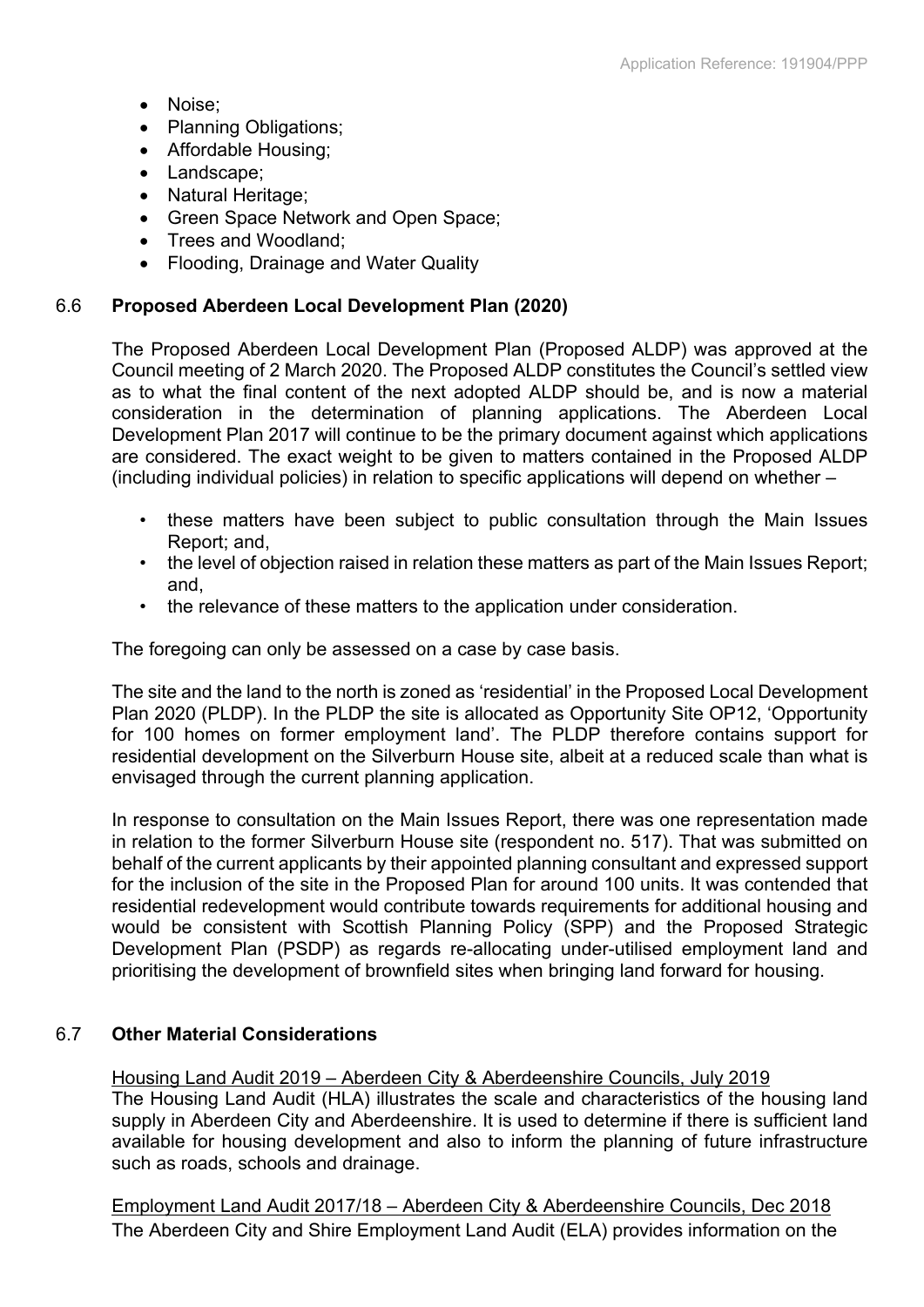supply and availability of employment land in the North-East of Scotland.

## Local Transport Strategy (2016-2021)

The vision for the Local Transport Strategy is to develop "A sustainable transport system that is fit for the 21st Century, accessible to all, supports a vibrant economy, facilitates healthy living and minimises the impact on our environment". Its five associated high-level aims are:

- 1. A transport system that enables the efficient movement of people and goods.
- 2. A safe and more secure transport system.
- 3. A cleaner, greener transport system.
- 4. An integrated, accessible and socially inclusive transport system.
- 5. A transport system that facilitates healthy and sustainable living.

These are underpinned by five identified outcomes. By 2021 Aberdeen's transport system should have:

- A. Increased modal share for public transport and active travel;
- B. Reduced the need to travel and reduced dependence on the private car;
- C. Improved journey time reliability for all modes;
- D. Improved road safety within the City;
- E. Improved air quality and the environment; and,
- F. Improved accessibility to transport for all.

## **7. DISCUSSION**

As described above, following legislative change there is no longer a statutory requirement for applications concerning a significant departure from the Development Plan to be subject to determination by Full Council. The Planning Development Management Committee may therefore opt to determine an application itself, or to refer the matter to Full Council. The agreed procedures require this report to make a recommendation, and it is suggested that relevant factors for consideration in reaching that include: the level of representation attracted by an application; the scale of development proposed; the nature and extent of the resultant departure from the Development Plan.

The scale of the proposal, at between 100-150 units, with associated local retail and commercial uses, is such that it represents a 'major development' in terms of the relevant hierarchy of developments. It is however notable that a recent application at Cloverhill, a short distance to the north, was considered by the Planning Development Management Committee at its meeting of 30<sup>th</sup> April 2020, rather than being referred to Full Council. That application attracted upwards of 120no representations, whereas the current application has attracted only 2no representations. As the main purpose of a Pre-Determination Hearing is to offer a forum for those who have made representations to be heard, it may be considered excessive to convene a meeting of Full Council for a proposal where only 2no representations have been received.

As regards the nature of the departure from the Development Plan, this principally relates to the zoning of the site as part of a 'Specialist Employment Area' and the relevant policy B2 not providing for residential development in this location. Whilst this clearly does represent a significant departure from the Development Plan, it is also noted that the site is identified for development in some form, and the question is whether an alternative form of development might be considered acceptable. It might be argued that this is of less significance than, for example, a major development in a green belt location. The Proposed Local Development Plan 2020 also supports the principle of residential development on the Silverburn House site, to be allocated as OP12 albeit at a reduced scale than what is envisaged through the